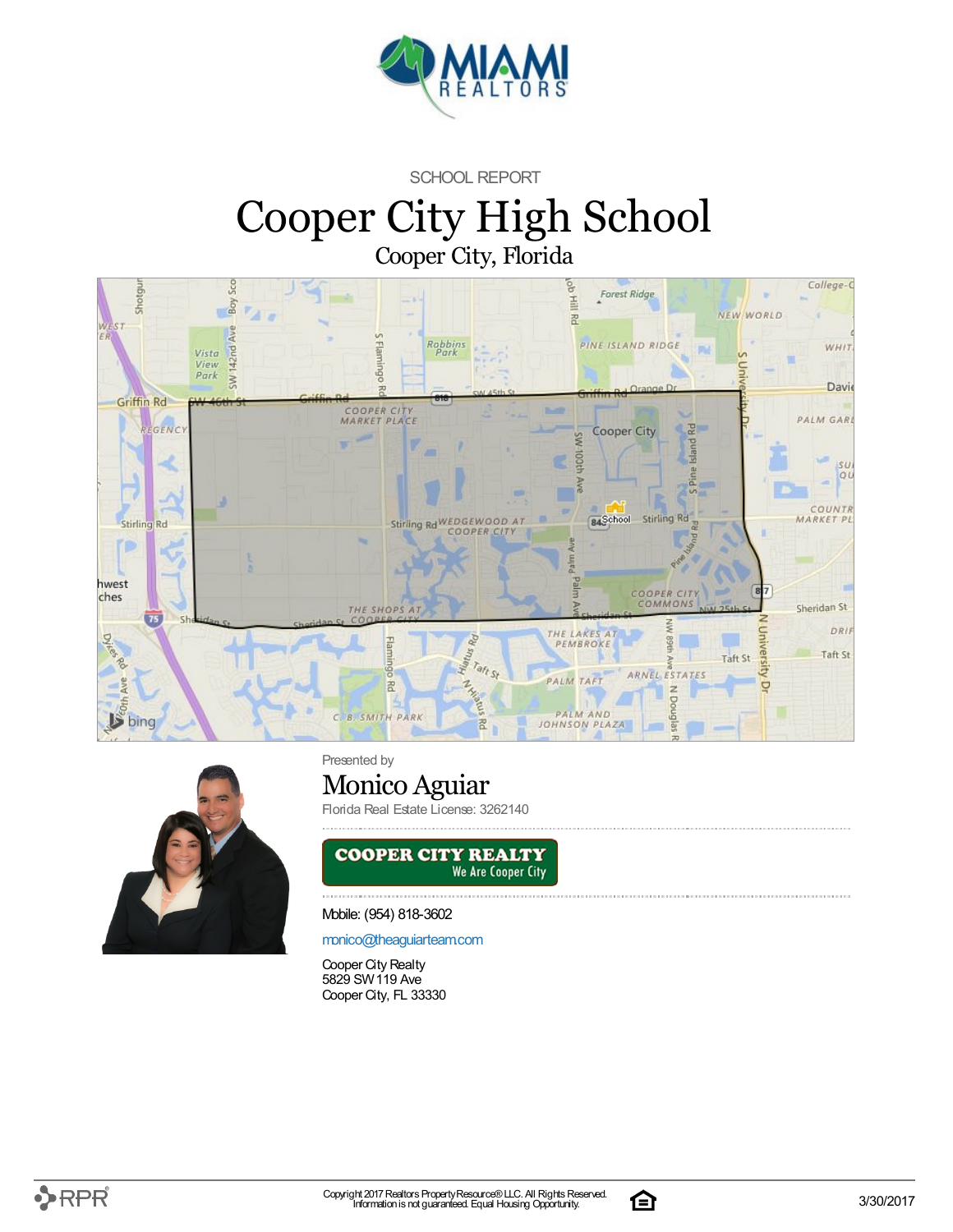**School Report** 

# School: Cooper City High School



### School Details

Cooper City High School

**Name**

**Address**

**Phone** (754) 323-0200 **School District** Broward

9-12

GreatSchools Rating

A school's rating is determined by its students' performance on state standardized tests compared with other schools in the state.

#### Cooper City High School 9401 Stirling Road Cooper City, FL 33328  $\int$  out of 10 Cooper City  $8$  out of 10 \* \* \* \* \* \* \* \* **Grades Served** School Facts ThisSchool Total Enrollment **2218** Studentsin Free or Reduced Price Lunch Program **27%** Number of Schoolsin thisCity **9**

This report contains data and information that is publicly available and/or licensed from third parties and is provided to you on an "as is" and "as available" basis. The information is not verified or guaranteed. Some portions of this report may have been provided by an RPR user; RPR is not responsible for any content provided by its users. RPR and its information providers shall not be liable for any claim or loss resulting from the content of, or errors or omissions in, information provided in this report.

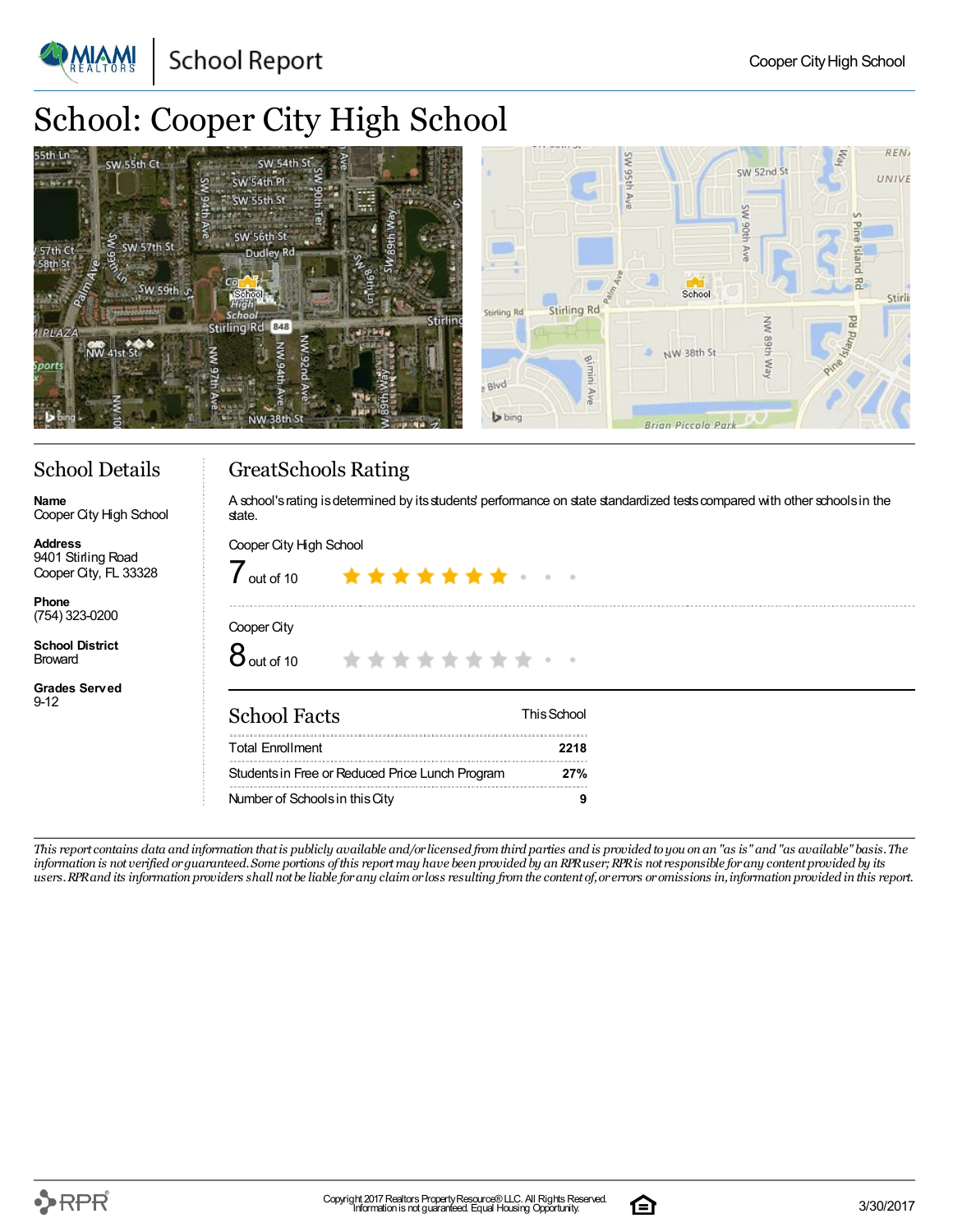### Test Scores

Grade 10 Florida Comprehensive Assessment Test

The chart shows results of standardized tests for this school. Test results are provided by GreatSchools, which compilestest scores, community reviews and other data about schoolsacrossthe United States. Ratingsfor thisschool are based on the most recent available standardized test results for each state.

Data Source: GreatSchools Update Frequency: Annually

**This School** 

#### Grade All Florida End-of-Course Assessments(EOC)

Biology I 79.0 % U.S. History 82.0 %

Writing 90.0 %

The chart shows results of standardized tests for this school. Test results are provided byGreatSchools, which compilestest scores, community reviews and other data about schoolsacrossthe United States. Ratingsfor thisschool are based on the most recent available standardized test results for each state.

Data Source: GreatSchools Update Frequency: Annually

**This School** 

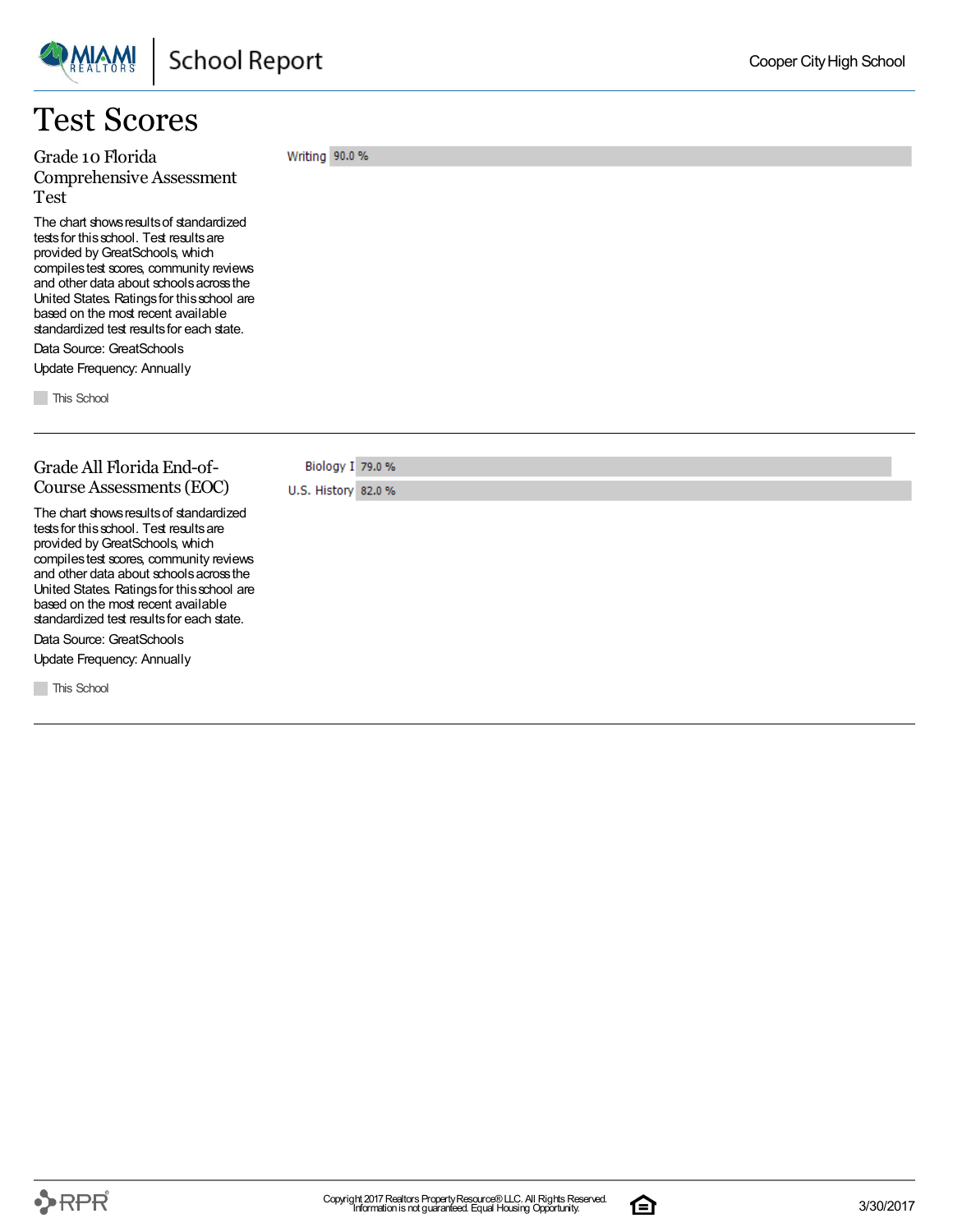

**PMIAM!** 



#### **This School** The Other Schools

|                       | Name                                           | Level                                           | Type        | Grade    | <b>Students</b><br>per<br>Teacher | Total<br><b>Students</b> | Average<br>School<br>Rating | District       |
|-----------------------|------------------------------------------------|-------------------------------------------------|-------------|----------|-----------------------------------|--------------------------|-----------------------------|----------------|
|                       | <b>Cooper City High School</b>                 | High                                            | Public      | $9 - 12$ |                                   | 2,218                    | $\overline{7}$              | <b>Broward</b> |
| 首前<br>$\mathbf{1}$    | Lycee Franco-American                          | Preschool.<br>Kindergarten,<br>Elementary       | Private     | PK-5     |                                   |                          |                             |                |
| 首首<br>$\overline{2}$  | <b>Pioneer Middle School</b>                   | Middle                                          | Public      | $6-8$    |                                   |                          |                             | <b>Broward</b> |
| ∎ ਪ।<br> 3            | Lycee Franco - American International School   | Preschool,<br>Kindergarten,<br>Elementary       | Private     | PK-5     |                                   |                          |                             |                |
| 画面<br>$\overline{4}$  | <b>Westlake Preparatory School And Academy</b> | Kindergarten,<br>Elementary,<br>Middle,<br>High | Private     | $K-12$   |                                   |                          |                             |                |
| 8 B<br>$\overline{5}$ | <b>Cooper City Elementary School</b>           | Preschool.<br>Kindergarten,<br>Elementary       | Public      | PK-5     |                                   |                          | 9                           | <b>Broward</b> |
| 田田<br>$\overline{6}$  | <b>Broward Academy</b>                         | Elementary,<br>Middle,<br>High                  | Private     | $2 - 12$ |                                   |                          |                             |                |
| $\frac{1}{2}$         | <b>Conservatory Prep Senior High School</b>    | Middle,<br>High                                 | Private     | $6 - 12$ |                                   |                          |                             |                |
|                       | Name                                           | Level                                           | <b>Type</b> | Grade    | <b>Students</b><br>per<br>Teacher | Total<br><b>Students</b> | Average<br>School<br>Rating | District       |